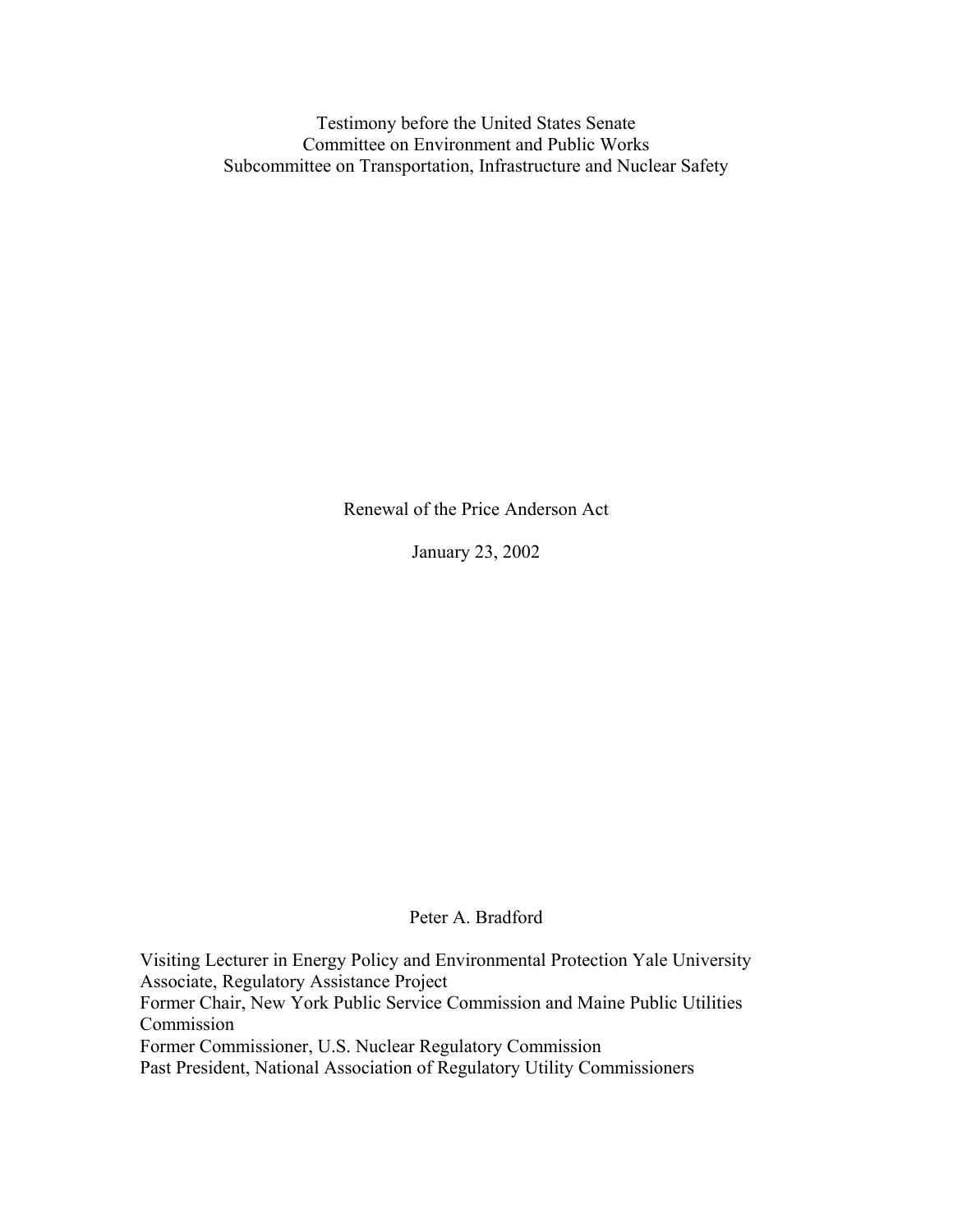Thank you very much for the invitation to testify regarding the renewal of the Price-Anderson Act in the context of competitive electric power markets. Aspects of the law have provided for a system of self-insurance by the nuclear industry for some 45 years. While these provisions can and should be strengthened to assure funding in the event of a serious nuclear accident, the underlying concept is sensible.

However, the electric industry has changed significantly since Congress last renewed Price-Anderson and since I last testified before this committee on that subject in 1985. These changes undermine the wisdom and the fairness of applying the liability limitation provisions to new nuclear units and perhaps also to units whose licensed life is extended beyond its original term.

One noteworthy change is that virtually no imported oil is now burned to generate electricity in the U.S. Consequently, nuclear energy – though still a hedge against air pollution and volatility in the fossil fuel markets – no longer does anything to reduce U.S. oil import dependence.

Another significant change is the opening of the electric power market to competition among all forms of power generation. A national policy requiring competitive electric power supply was achieved through the enactment of the Energy Policy Act of 1992 and subsequent proceedings of the Federal Energy Regulatory Commission. Pursuant to this national policy, all power plants should now have an equal opportunity to sell into the wholesale electric market based on their costs and other operating characteristics. The basis for this policy was Congress's belief that marketplace competition would produce lower prices and greater customer satisfaction than did the power plant selection process based on utility and governmental forecasts that prevailed when Price-Anderson was enacted and renewed.

In a competitive power generation market, capacity from nuclear plants must compete with capacity from fossil fuels and from renewable resources, none of which enjoy any type of federally mandated liability limitation. Under these circumstances, the liability limitation has two anticompetitive effects. First, new nuclear capacity appears cheaper than it really is relative to other sources, or – for that matter – relative to investment in energy efficiency. This is because its cost of capital does not reflect the risk of having to pay for damages in excess of \$9 billion, when estimates of worst-case accident or sabotage scenarios are much higher than that. Second, any nuclear design that is truly inherently safe or that is at least incapable of doing more than \$9 billion in damage does not enjoy the benefit of its improved safety in competition with those nuclear plants that do benefit from the liability limitation. Indeed, the liability limitation ultimately is less a subsidy of nuclear power than of nuclear catastrophe. As such, it removes market incentives for – for example – remote siting, underground siting and inherently safe designs. Companies offering designs that have such advantages would be well advised to disavow the liability limitation and thereby avoid the public skepticism that it engenders.

The risk of an accident that exceeds \$9 billion in damages is in no way diminished by the Price-Anderson Act. The Act merely requires that – whatever that risk is – it will be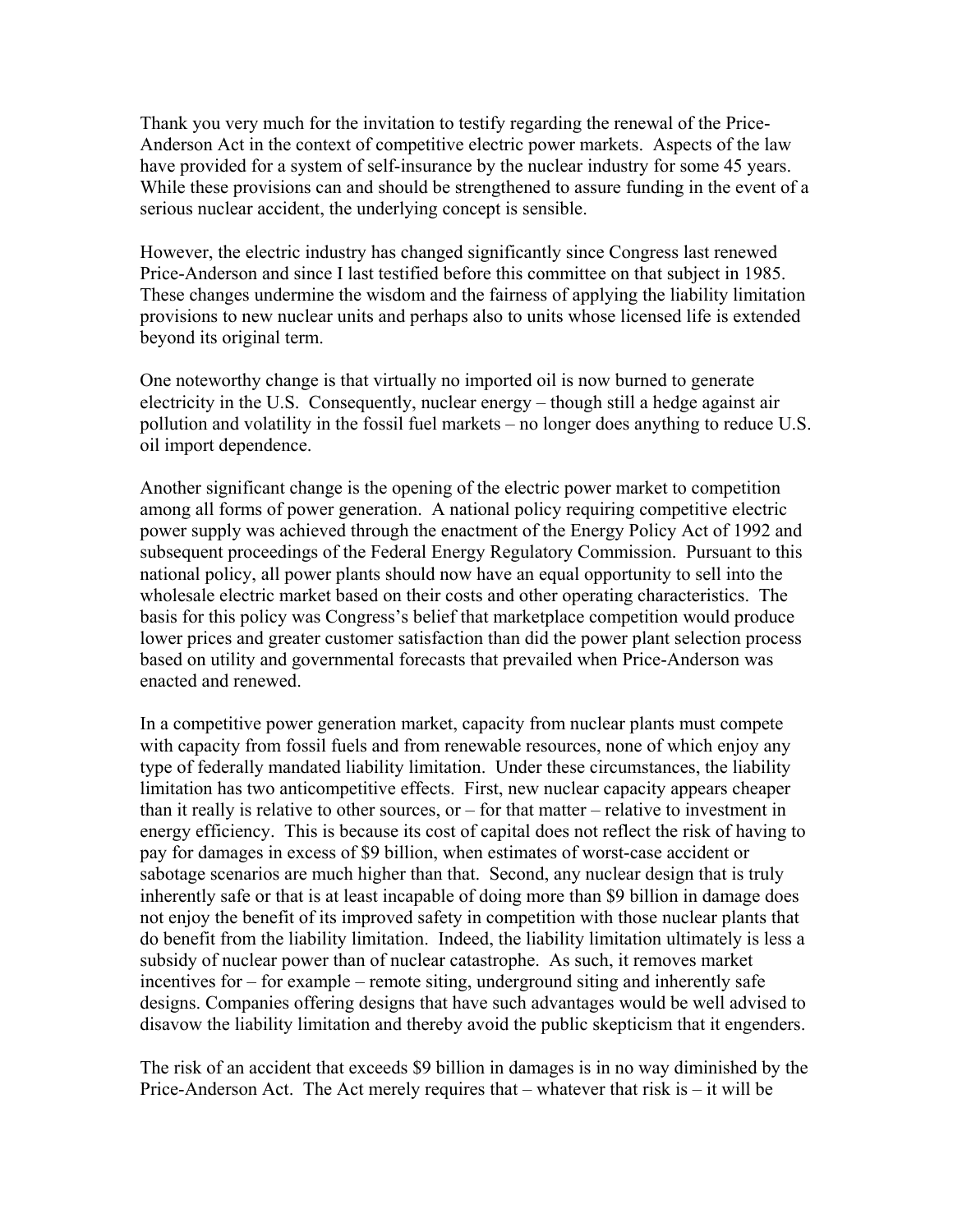borne either by those who suffer the damage or by the nation's taxpayers. In the wake of September 11, the possibility of a disaster involving nuclear energy and costing many times \$9 billion is clearly not as low as we had thought. Rather than underwrite industry costs in the event of such an accident, it would seem wiser for Congress to adopt a framework that encourages the deployment of energy sources – conceivably including inherently safe nuclear sources – that do not carry with them the potential for inflicting such large damages.

No connection exists between the upper limit on liability and the more desirable features of Price-Anderson. Removal of the limit coupled with a provision extending the retrospective annual premium until all damages had been paid would provide more assurance to the general public than the present law. Indeed, most of the witnesses who testified in favor of Price-Anderson renewal in the House last year made little or no mention of the liability limit for nuclear power plants<sup>1</sup>. Their testimony urged retention of the mutual-insurance scheme and other aspects of the law. If they saw Price-Anderson as essential to future nuclear plants, to nuclear relicensing, to increasing the licensed output of nuclear power plants, they did not say so. Even the two witnesses who endorsed the liability limit offered no proof that it is still needed<sup>2</sup>. The most vehement claim that the liability limit is essential to the future of nuclear power was made by a witness opposing renewal<sup>[3](#page-2-2)</sup>.

The fact is that other industries – marine oil transport comes to mind – are required to provide a mutual insurance framework independent of any liability limit that may exist. And the Price-Anderson mutual-insurance requirement need not be modified if the liability limit were removed.

The Price-Anderson limited liability principle was originally adopted as part of a clear Congressional bargain<sup>[4](#page-2-3)</sup> that included detailed requirements for public participation in the nuclear licensing process. Over the years, those protections have been substantially eroded, usually on the basis of arguments that nuclear technology had substantially matured and no longer required so substantial a set of intervenor protections<sup>5</sup>. Furthermore, probabilistic risk assessment has been introduced into many aspects of nuclear regulation, again based on the rationale that the technology and risk assessment methodology have matured to an extent now adequate to provide informed judgment about accident probability<sup>6</sup>.

 $\overline{a}$ 

<span id="page-2-0"></span><sup>&</sup>lt;sup>1</sup> For example, Chairman Meserve of the NRC and Mr. Fertel of the Nuclear Energy Institute barely hint that they are testifying in favor of a liability limitation.

<span id="page-2-1"></span><sup>&</sup>lt;sup>2</sup> Testimony of George Davis on behalf of Westinghouse and of John Quattrocchi on behalf of American Nuclear Insurers.

<span id="page-2-2"></span><sup>&</sup>lt;sup>3</sup> Testimony of Anna Aurilio on behalf of the U.S. Public Interest Research Group.<br><sup>4</sup> Described Controlling the Atom: The Beginnings of Nueleer Begulation 1948-194

<span id="page-2-3"></span>Described Controlling the Atom: The Beginnings of Nuclear Regulation 1948-1962 by George Mazuzan and Samuel Walker, (University of California Press, 1984), pp. 198-213

<span id="page-2-4"></span><sup>&</sup>lt;sup>5</sup> For indication that this process continues, see NRC's proposed "Changes to Adjudicatory Process" (RIN 3150-AG49), 66 FR 19609-19671 (April 16, 2001).

<span id="page-2-5"></span> $6$  See, for example, the October 11, 2000, letter from the Advisory Committee on Reactor Safeguards to Chairman Richard Meserve, stating, "In over two decades of development following the Reactor Safety Study, PRA reached a level of maturity that allows it to be used to identify unnecessary regulatory burden, as well as additional safety improvements". In his House testimony on Price-Anderson, Chairman Meserve